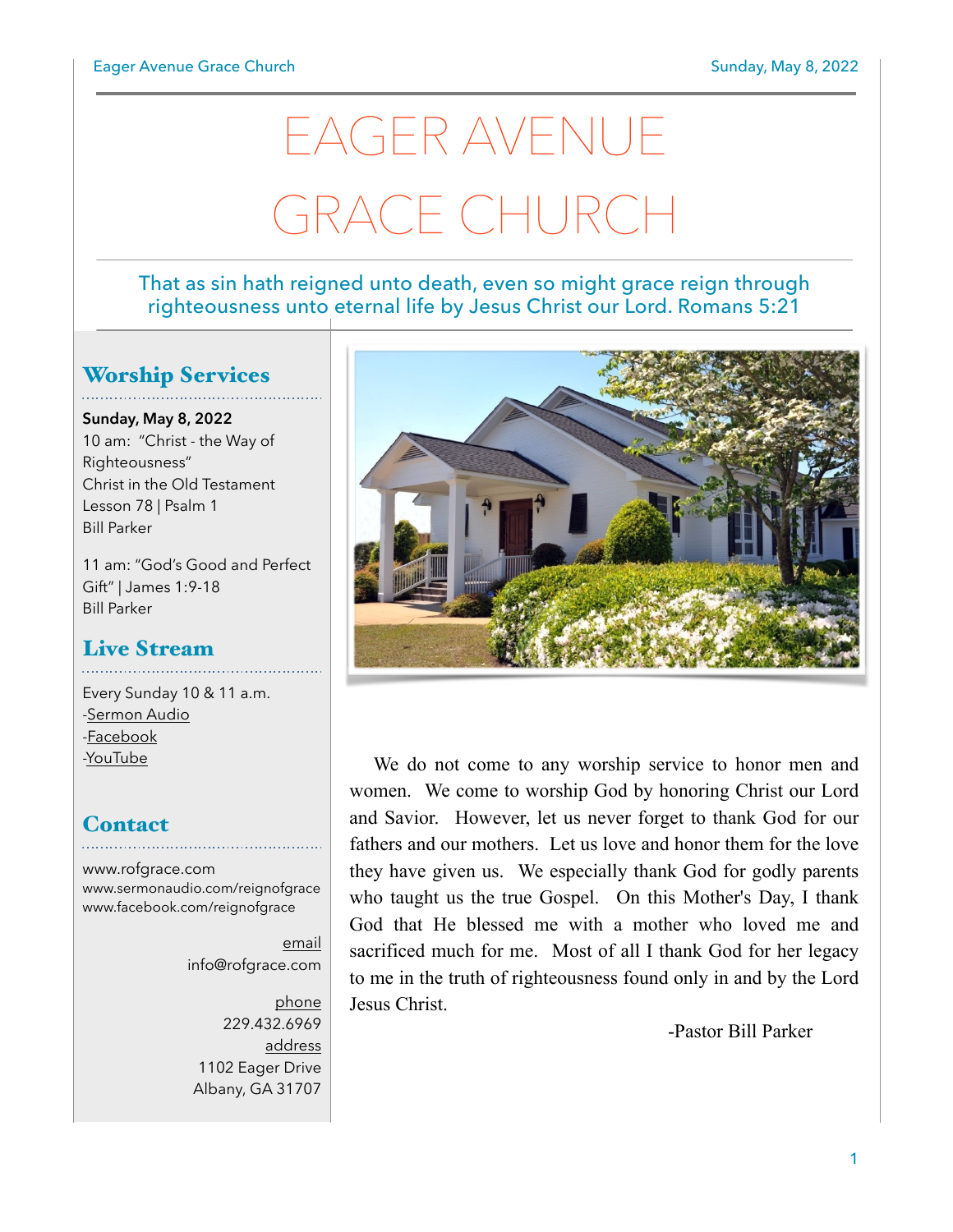• HAPPY Mother's Day

We want to wish all of our mothers a happy Mother's Day. We thank God for your love, patience, and understanding towards all of us whom you raised into adulthood.

#### **Hymns**

**May 8th services All Hail the Power - 42 Jesus Paid it All - 125**

### Prayer Requests

 Winston and Patricia Pannell, Alex Wages, Audrey Asher, Frank Dell, Cathy Robinson, Lori Ann Loosier, Leonard Qualls, Cassie Broxton, Nancy Byrd, James Mwali and the mission in Malawi, Africa.

# "T.U.L.I.P.P."?

 I believe most of us are familiar with the acrostic "TULIP." These letters stand for what we call the "doctrine of sovereign grace." These are biblical teachings that help us understand the truth of God's Word and the Gospel of His grace in Christ. The acrostic is as follows:

**T** – Total depravity of man which describes the spiritually dead and depraved state of all who fell in Adam *(Rom. 5:12)*. It tells us how that by nature man has no spiritual capacity or ability and no desire to receive and believe the Gospel of God's glory in Christ *(1 Cor. 2:14)*.

**U** – Unconditional election which shows how God, before He created the world, chose a people to save in and by the Lord Jesus Christ with no consideration for their persons or works. It was totally of God's will and grace *(Rom. 9:13-16; 11:5-6; Eph. 1:3-7)*.

**L** – Limited atonement which describes the effectual and particular nature of the death of Christ which was meant for God's elect alone and which secures their complete salvation with all of its blessings and benefits. He died for His sheep, and they all shall be saved *(John 10:11-17)*.

**I** – Irresistible grace which is the sovereign power and invincible work of the Holy Spirit in the new birth to give spiritual life, faith, and repentance to God's elect (all whom God chose and whom Christ redeemed) and keep them looking to Christ until final glory *(Php. 1:6; 1 John 3:9)*.

 But you may have noticed that in the title of this article I spelled the acrostic with two "**P**'s" instead of one. Do I not know how to spell? Yes, but I believe that this "tulip" should be spelled with two "**P**'s" instead of one. Why? It is because the "**P**" normally stands for "**P**erseverance of the saved" describing how God's chosen people, having been justified and redeemed by the blood of Christ and regenerated by the Holy Spirit. will continue in the faith and cannot ever be lost again. But it needs to be clear that the reason the saints of God will persevere without fail is because of **P**RESERVATION by God's grace and power. Those who are saved by God's grace in Christ are secure in salvation because God will not let them go. He will preserve them unto the end and bring them into glory *(John 10:27-30)*. It is all of God's power, goodness, and grace! —Pastor Bill Parker